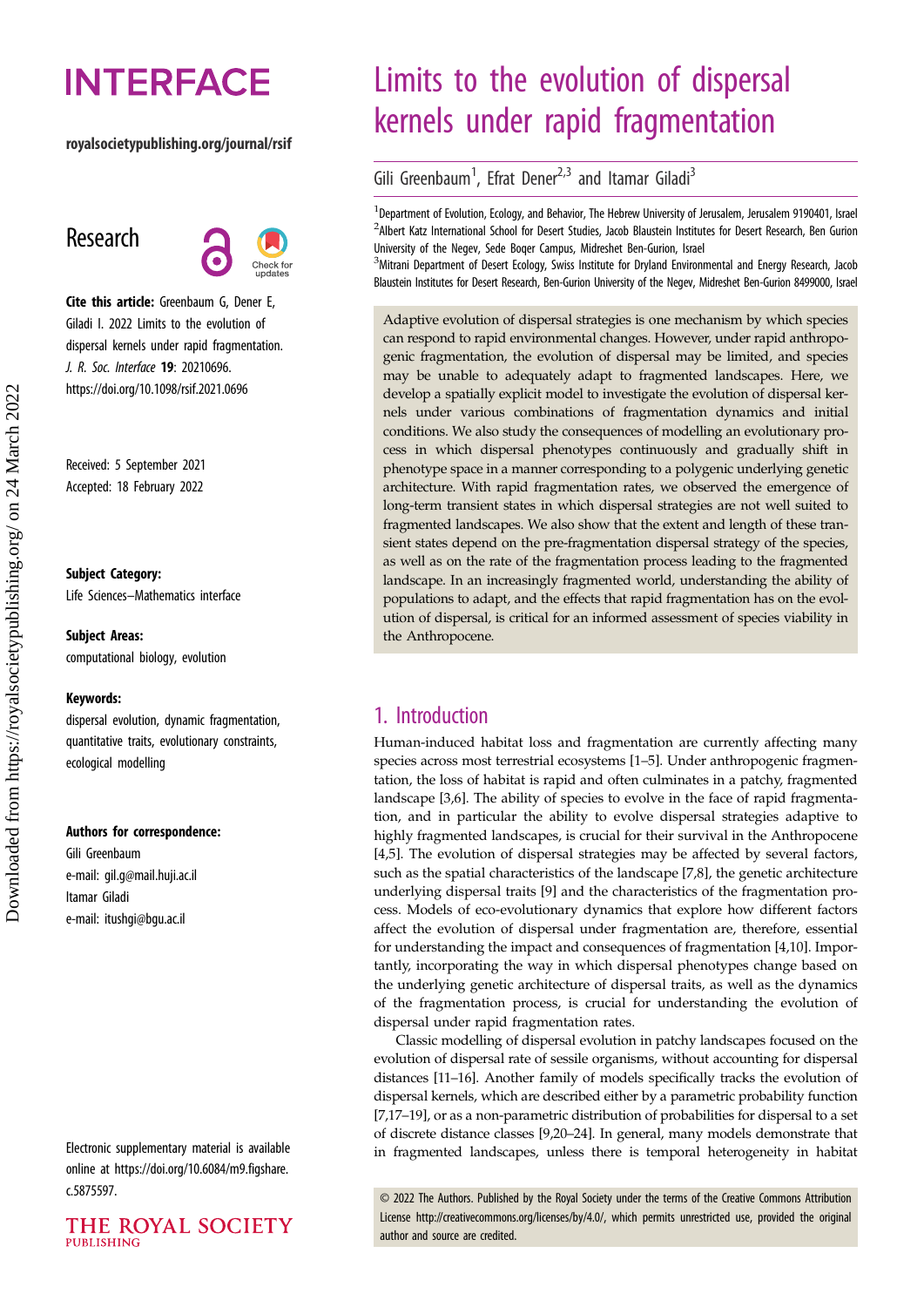suitability, a short-distance dispersal strategy is likely to evolve [\[18,25](#page-8-0)], although the evolution of polymorphic dispersal strategies and of fat-tailed dispersal kernels can also emerge [\[7,](#page-7-0)[20,26,27\]](#page-8-0). Most models focus on the emergence of an evolutionarily stable dispersal strategy in an already fragmented landscape. Implicitly, this means that fragmentation is being considered as a state rather than being modelled as a process, that dispersal strategies evolve in a static landscape [\[27](#page-8-0)], and that the evolutionary trajectories leading to stable states are of little importance because equilibrium conditions are reached on relatively short timescales.

Although static-landscape models are informative regarding which dispersal phenotype is expected to eventually evolve in fragmented landscapes, the extent to which species are able to adaptively evolve such a fragmentation-adapted dispersal kernel when the fragmentation process is rapid is yet unclear (by 'fragmentation-adapted', we mean the phenotype which would have evolved in the fragmented landscape given sufficient time and given no constraints on the evolutionary exploration of the phenotype space). In other words, even after the fragmentation process has ended, long-term transient states may emerge. In addition, the evolutionary process may be sensitive to, and potentially limited by, the dispersal strategies that different species already have at the onset of the fragmentation process. Such evolutionary constraints can be reinforced by the underlying genetic architecture of the dispersal phenotype. In polygenic dispersal phenotypes determined by many small-effect loci, the evolutionary exploration of the dispersal phenotype space is likely to be gradual and continuous. By contrast, when only a few large-effect loci are involved, mutations may allow a more non-continuous exploration of phenotype space. Therefore, due to constraints in the exploration of the phenotypic space, under rapid fragmentation, transient dispersal kernels that are not fragmentation-adapted may remain for a substantial period.

Previous models have assumed mutation models in which progeny may have dispersal phenotypes which, compared to their parents, allow for a substantial shift in the shape of their dispersal kernel [\[20](#page-8-0),[22,28\]](#page-8-0). These model designs were intentional, with the aim of allowing the most advantageous dispersal strategies to evolve unconstrained (most models, for the purpose of tractability, avoid modelling plasticity by assuming identity between genotypes and phenotypes; we follow suit). However, these models implicitly assume that large-effect mutations are possible and common, and are therefore more appropriate for genetic architectures with large-effect loci. Nevertheless, many dispersal phenotypes are related to quantitative traits such as seed weight, size, shape or length [[9](#page-8-0)], and therefore evolving dispersal kernels are expected to shift continuously and gradually through the phenotype space of dispersal strategies, rather than to spontaneously evolve new types of substantially different dispersal strategies.

The implementation of continuous-shifting exploration of the phenotype space (i.e. where mutations induce continuous quantitative changes between phenotypes, as opposed to mutations allowing 'jumps' between considerably different phenotypes) in models of dispersal evolution is important, as it reflects the presumably polygenic and composite nature of many dispersal phenotypes, which emerge from the interaction of several non-discrete traits [\[9\]](#page-8-0). Consequently, it introduces biologically relevant limitations to the evolution of dispersal. This continuous treatment of phenotype exploration has two

important implications for modelling the evolution of dispersal. First, depending on the initial pre-fragmentation dispersal phenotypes, the evolution of dispersal phenotypes that are adaptive in fragmented landscapes may take more time to evolve with a continuous-shifting phenotype exploration, because evolutionary trajectories need to traverse more intermediate phenotypes in order to 'discover' the adaptive phenotype. Second, intermediate dispersal phenotypes between the initial phenotypes and the adaptive phenotypes may be maladaptive under different conditions [\[28](#page-8-0)–[30\]](#page-8-0), and thus generate additional barriers in phenotype space at various stages of the fragmentation process. Such barriers could further slow down the adaptive evolution of dispersal, extending the transient states of dispersal phenotypes in the fragmented landscape. The extent to which populations are able to adapt to a fragmented landscape, therefore, is expected to depend on the similarity between the initial pre-fragmentation phenotype and the fragmentation-adapted phenotype in the fragmented landscape, as well as on the rate and characteristics of the fragmentation process itself.

Here, we explore the evolution of dispersal kernels of sessile organisms under dynamic fragmentation, and we consider how the evolution of dispersal is affected by the genetic architecture underlying dispersal (continuous-shifting phenotypes versus unconstrained mutations), by the initial prefragmentation dispersal strategy, and by the rate of fragmentation. We conduct simulations in which the landscape and the fragmentation process are explicitly modelled, based on a previously described simulation framework [[20\]](#page-8-0) to allow for comparison with previous results. However, we model fragmentation as a process, rather than a state, and we incorporate a continuous-shifting phenotype model, with gradual shifts in the shape of the dispersal kernels, which captures the quantitative-trait nature of many dispersal phenotypes. The aim of our investigation is to examine whether limitations on evolution emerge and induce long-term transient states in which dispersal strategies are not adapted to the fragmented landscape. Understanding these limits is important to understand the potential for adaptive evolution to occur in response to the rapid fragmentation of the Anthropocene within reasonable timescales.

## 2. Methods

We explore the evolution of dispersal strategies under fragmentation using an individual-based evolutionary simulation model ([figure 1](#page-2-0)). For simplicity and tractability, we consider a population of a non-sexually reproducing organism with passive dispersal, as a typical representative of sessile organisms. We also assume the absence of phenotypic plasticity. Initially, the population occupies a continuously inhabitable landscape, represented by a two-dimensional array of cells which individuals may occupy. Some of the cells will become uninhabitable as fragmentation proceeds [\(figure 1](#page-2-0)b). At the pre-fragmentation state, all individuals have an identical dispersal strategy for their offspring ([figure 1](#page-2-0)c). We simulate a fragmentation process in which some parts of the landscape become uninhabitable [\(figure 1](#page-2-0)b). During this process, we simulate a birth–death process, local extinction and colonization that results in the replacement of individuals, and a mutation model that governs the evolution of the dispersal kernels [\(figure 1](#page-2-0)d). We track this evolutionary process at the population level, by averaging dispersal phenotypes over all the individual dispersal kernels, at each point in time. All simulations were coded in Mathematica v. 12.3.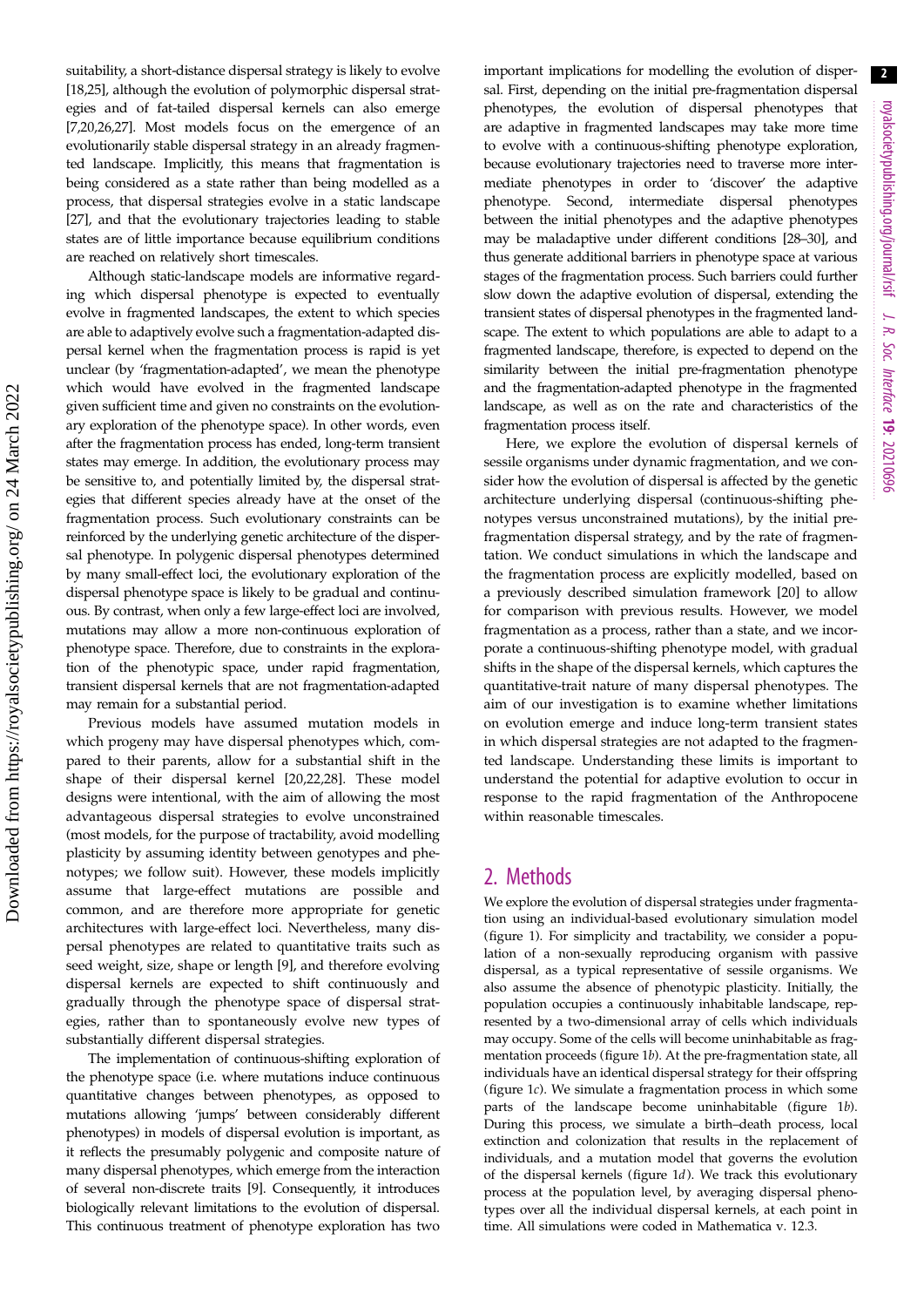

habitat-loss susceptibility landscape

<span id="page-2-0"></span>

Figure 1. Schematic description of our model. (a) An autocorrelated torus landscape is generated, with values in each cell in the landscape representing the susceptibility for loss of habitability of that cell. (b) A fragmentation process is generated based on habitat-loss susceptibility, from a fully inhabitable landscape to a landscape with only 10% inhabitable cells. Cells with high loss susceptibility values become uninhabitable earlier than those with lower values. (c) Each simulation is initiated with a homogeneous population with the same pre-fragmentation dispersal strategy. We investigate evolutionary dynamics starting from four types of pre-fragmentation strategies. (d) In the continuous-shifting mutation model, each 'mutation' event is constrained such that the probability of dispersal shifts to an adjacent distance class. In the unconstrained model, mutations in different dispersal classes are independent.

#### 2.1. Birth–death process

The birth–death process is simulated in a similar manner to that in Hovestadt et al. [\[20\]](#page-8-0). Each inhabitable cell accommodates a single individual at each point in time. The lifespan of each individual was drawn from a normal distribution with mean = 100 timesteps and  $\sigma = 5$ . In other words, time is scaled such that each time-step is one-hundredth of the life expectancy of an individual. We therefore use 'life expectancy' as a biologically interpretable time unit for our model. The initial age distribution in each simulation is heterogeneous, by assigning each individual an age that is randomly drawn from a uniform distribution on the interval from 1 to 125. When an individual dies, it is replaced by a seed randomly selected from all seeds arriving at the vacated cell, following the dispersal dynamics described below.

#### 2.2. Generating landscapes and fragmentation process

We generated neutral autocorrelated landscapes on a  $32 \times 32$  torus using a method based on spectral synthesis [\[31](#page-8-0)]. Initially, before fragmentation occurs, all cells are inhabitable, and each cell is assigned a numeric value indicating the cell's habitat-loss susceptibility (figure 1a). The assignment of these values is not spatially random, but is governed by the landscape patchiness, which is characterized by a Hurst index [\[20,31\]](#page-8-0). Spatial autocorrelation was set to 0.2 in all simulations, which generates modest amounts of autocorrelation (alternative parameterizations in electronic supplementary material).

We then simulate a fragmentation process in which cells that were assigned higher habitat-loss susceptibility values become uninhabitable first, and as fragmentation progresses more cells become uninhabitable, at a constant rate (figure 1b). The fragmentation process is halted when only 10% of the landscape is inhabitable, representing the final fragmented landscape (alternative parametrizations in electronic supplementary material). We considered three fragmentation rates: slow, which occurs over 90 000 time-steps (900 times the typical life expectancy, henceforth 'life expectancy time units', from fully habitable landscape to 10% inhabitable landscape, or 0.001% loss per time-step); intermediate, over 9000 time-steps (90 'life expectancy time units'); and rapid, over 900 time-steps (9 'life expectancy time units'). In this way, we explore fragmentation rates at three different orders of magnitude.

#### 2.3. Dispersal kernels

In our model, each individual is characterized by a dispersal kernel, which describes the relative portions of its seeds that disperse to each distance class. In order to allow dispersal kernels to evolve unconstrained by an a priori parametric shape function, we model dispersal kernels as discrete distributions of dispersal distance classes, following Hovestadt et al. [\[20\]](#page-8-0). For each distance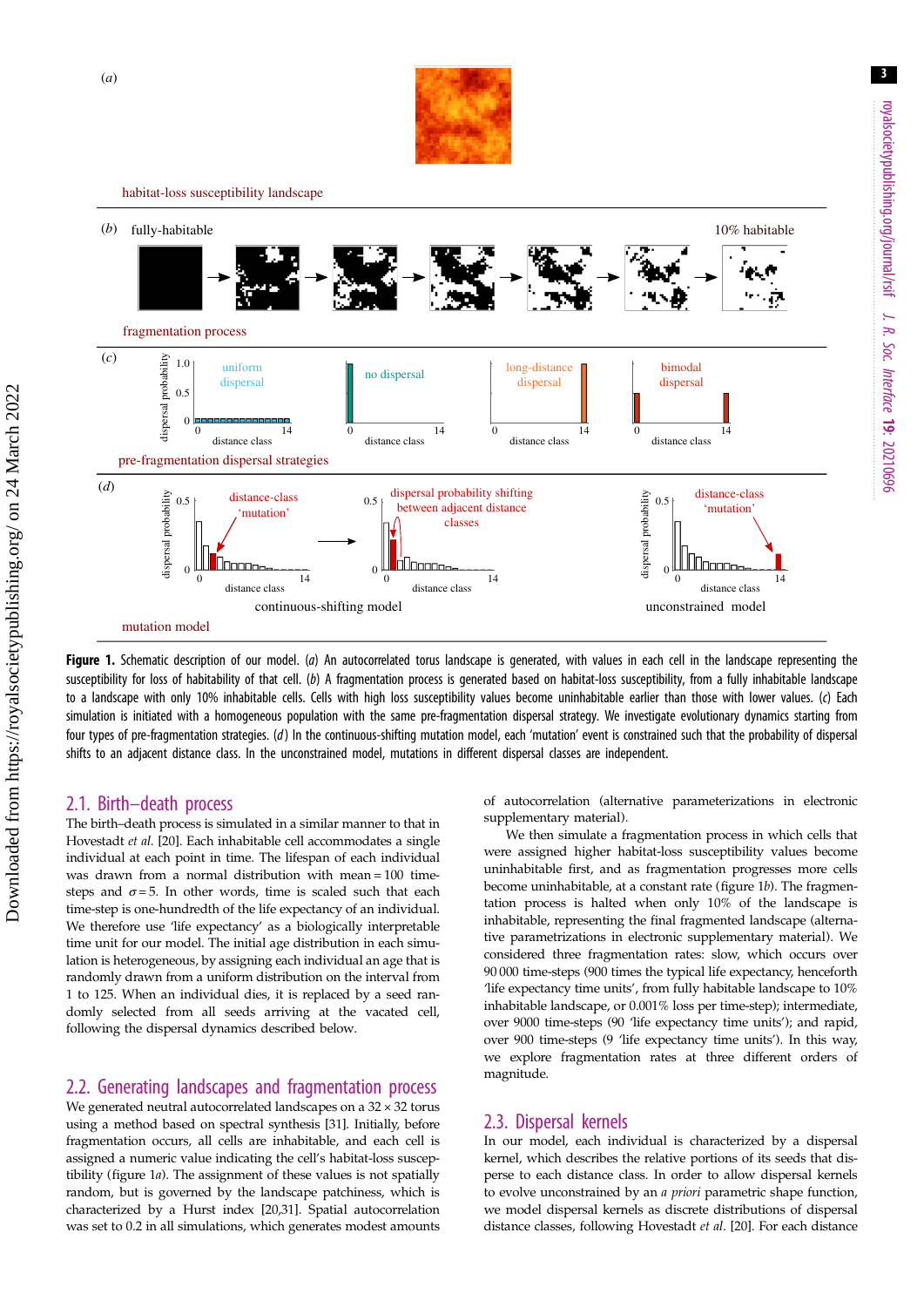class,  $i$ ,  $d_i$  represents the proportion of seeds that are dispersed to distance  $i$  cell lengths, with  $d_0$  representing the portion of non-dispersed seeds; we denote the full dispersal kernel as the vector d. Therefore, each cell in the landscape at distance  $i$  from an individual receives a portion  $e_i = d_i/g_i$  of the seeds from that individual, where  $g_i$  is the number of cells at distance *i* from a focal cell (electronic supplementary material, figure S3A; see electronic supplementary material for treatment of cells at non-integer distances). We simulated dispersal kernels with 15 distance classes  $(d = (d_0, ..., d_{14}); \sum_{i=0}^{14} d_i = 1)$ . The maximal dispersal distance,  $i = 14$ , allows for long-range dispersal across approximately half of the landscape area.

At the outset of each simulation, all individuals are initiated with the same dispersal kernel. In order to better understand the relevance of pre-fragmentation dispersal strategies for dispersal kernel evolution, we explore four types of initial dispersal kernels that denote extreme types of dispersal strategies [\(figure 1](#page-2-0)c): (i) nondispersal, in which all seeds remain in the parent cell  $(d_0 = 1, d_i = 0)$ for  $i \ge 1$ ); (ii) uniform dispersal, in which all distance classes have the same probability ( $d_i = 1/15$  for all  $0 \le i \le 14$ ; this is also the dispersal strategy that evolves in the initial, fixed, continuous landscape in our model; electronic supplementary material, figures S1 and S2); (iii) long-distance dispersal, in which all seeds disperse to the maximal distance  $(d_{14}=1, d_i=0$  for  $i \le 13$ ); and (iv) bimodal dispersal, in which seed dispersal probabilities are equally split between the lowest (no dispersal) and the maximal distance class ( $d_0 = 1/2$ ,  $d_{14} = 1/2$  and  $d_i = 0$  for  $1 \le i \le 13$ ). These dispersal types represent four dissimilar phenotypes, which do not necessarily reflect biologically realistic dispersal strategies, but rather were intended to represent extremely different initial starting points in the phenotype space.

#### 2.4. Dispersal dynamics

To determine which seed replaces an individual that has died, the seed-arrival distribution for the vacated cell is computed based on the current dispersal kernels of all individuals in the landscape and their distances from the vacant cell. Thus, for a vacated cell, the seed-arrival distribution is  $S = (s_1, \ldots, s_n)$ , where *n* is the current number of individuals in the simulation, the seed contribution for individual  $k$  is  $s_k = e_{i_k}$ , where  $i_k$  is the distance between individual  $k$  and the vacated cell (measured as Euclidean distance between centres of cells, rounded to nearest integer), and  $e_{i_k} = d_{i_k}/g_i$  is the portion of seeds distributed to a cell at distance  $i_k$  by individual  $k$  ( $g_i$  is the number of cells at distance *i* from a focal cell; electronic supplementary material, figure S3A). We then pick one seed from the distribution S to inhabit the vacated cell. Notice that S also includes the offspring of the individual that has died in the vacated cell, so a non-dispersed offspring may replace its parent. By describing the seed-arrival distribution in this manner, we account for dispersal-related seed mortality, since in each distance class seeds may end up in either inhabitable or uninhabitable cells, depending on the landscape configuration at that point in time. This distance-related mortality, which emerges from the process, is the only dispersal-related cost in our model. Therefore, as the simulated landscapes are spatially autocorrelated, seeds dispersing to short distances are likely to remain within the parental patch and arrive at a suitable habitat, whereas long-distance dispersal of seeds comes at the cost of likely arriving to an unsuitable habitat, but also provides the opportunity for colonizing distant patches.

#### 2.5. Continuous-shifting mutation model

Progeny dispersal phenotypes (i.e. their dispersal kernels) may be different from their parent's phenotypes due to genetic mutations. We model the changes in dispersal strategies as 'mutations', which are overall phenotypic changes between parents and offspring in dispersal probabilities. In our continuous-shifting mutation model, we account for the fact that dispersal kernels are typically a composite consequence of one or several quantitative traits (e.g. seed mass, seed size, flight-organ shape, etc.). Accordingly, we assumed that changes in dispersal phenotypes are gradual, and that the dispersal kernel can only shift dispersal probability between adjacent dispersal classes rather than mutations occurring independently in different distance classes [\(figure 1](#page-2-0)d). Consequently, the evolutionary process is constrained by the existing dispersal kernel. For example, if an individual has a maximal dispersal distance of 10 ( $d_i = 0$  for  $i > 10$ ), then in the continuous-shifting model its offspring might have a maximal dispersal distance of 11 or 9, but not 14 or 4, which would require many mutations of very large-effect sizes to occur in a single reproduction event, unrealistic for a polygenic quantitative trait.

For a dispersal kernel  $d$ , the offspring dispersal kernel  $d'$  is determined by the following procedure. (i) For each distance class *i*, we determine whether it 'mutates', at probability  $\mu$ . (ii) If class  $i$  mutates, we randomly select adjacent distance class  $i'$  to be  $i - 1$  or  $i + 1$  (if  $i' < 0$  or  $i' > 14$ , no mutation occurs). (iii) We determine mutation magnitude  $− m < m' < m$ , uniformly at random. (iv) We define  $d_i^c = d_i + m'$  and  $d_{i'}^c = d_{i'} - m'$  (if for any distance class  $d_{i'}^c < 0$  or  $d_i^c > 1$ , we set  $d_{i'}^c = 0$  or  $d_i^c = 1$ , respectively). In other words, we add  $m'$  to  $d_i$ , and subtract  $m'$  from  $d_i$ . (v) To attain the final progeny dispersal kernel  $d'$  we normalize the dispersal kernel to sum to 1, i.e.  $d'_i = d_i^c / \sum_{i=0}^{14} d_i^c$  for all *i*.

Overall, this procedure shifts dispersal probability between adjacent distance classes, following the parameters  $\mu$  (rate of shifting events) and  $m$  (magnitude of shift), as depicted in [figure 1](#page-2-0)d. This mutation model allows for non-parametric flexibility, as specific distance classes may be selected for or against, yet it constrains evolution to follow gradual shifts in the shape of dispersal kernel phenotypes.

We set the mutation rate to be  $\mu = 2/15$ , meaning that on average two distance classes change per reproduction event, and the maximal mutation effect size to be  $m = 0.5$  (alternative parametrization in electronic supplementary material).

#### 2.6. Unconstrained mutation model

To contrast the continuous-shifting mutation model and compare with previous studies (e.g. [\[20\]](#page-8-0)), we simulated the same scenarios with a mutation model that is not constrained to shift dispersal probabilities between adjacent distance classes. In this model, each dispersal class can mutate independently of adjacent distance classes: (i) for each distance class i, we determine whether it mutates, at a probability  $\mu$ ; (ii) we determine mutation magnitude  $- m < m' < m$ , uniformly at random; (iii) we define  $d'_i = d_i + m'$  (if  $d'_{i}$  < 0 or  $d'_{i}$  > 1, we assume  $d'_{i} = 0$  or  $d'_{i} = 1$ , respectively); and (iv) we normalize the dispersal kernel to sum to 1 to attain the progeny dispersal kernel  $d'$ . In other words, the procedure is similar to the one in the continuous-shifting model, only that dispersal probabilities do not necessarily shift between adjacent distance classes, but rather the dispersal probability in each distance class can increase or decrease independently of probabilities in other distance classes, as depicted in figure  $1d$ . We keep the mutation rate  $\mu$  and the magnitude  $m$  at the same values as for the respective continuous-shifting model.

#### 2.7. Simulation scheme

In each simulation, we generate a landscape, draw an initial age distribution and then simulate the fragmentation process, the birth–death and dispersal processes, and the mutation model, as described above ([figure 1](#page-2-0)). For each combination of the four initial kernels and three fragmentation rates, we run 200 simulation replicates for 1100 'life expectancy time units' (110 000 time-steps). This time scale allows populations at least 200 'life expectancy time units' in the fragmented state of 10% landscape habitability (900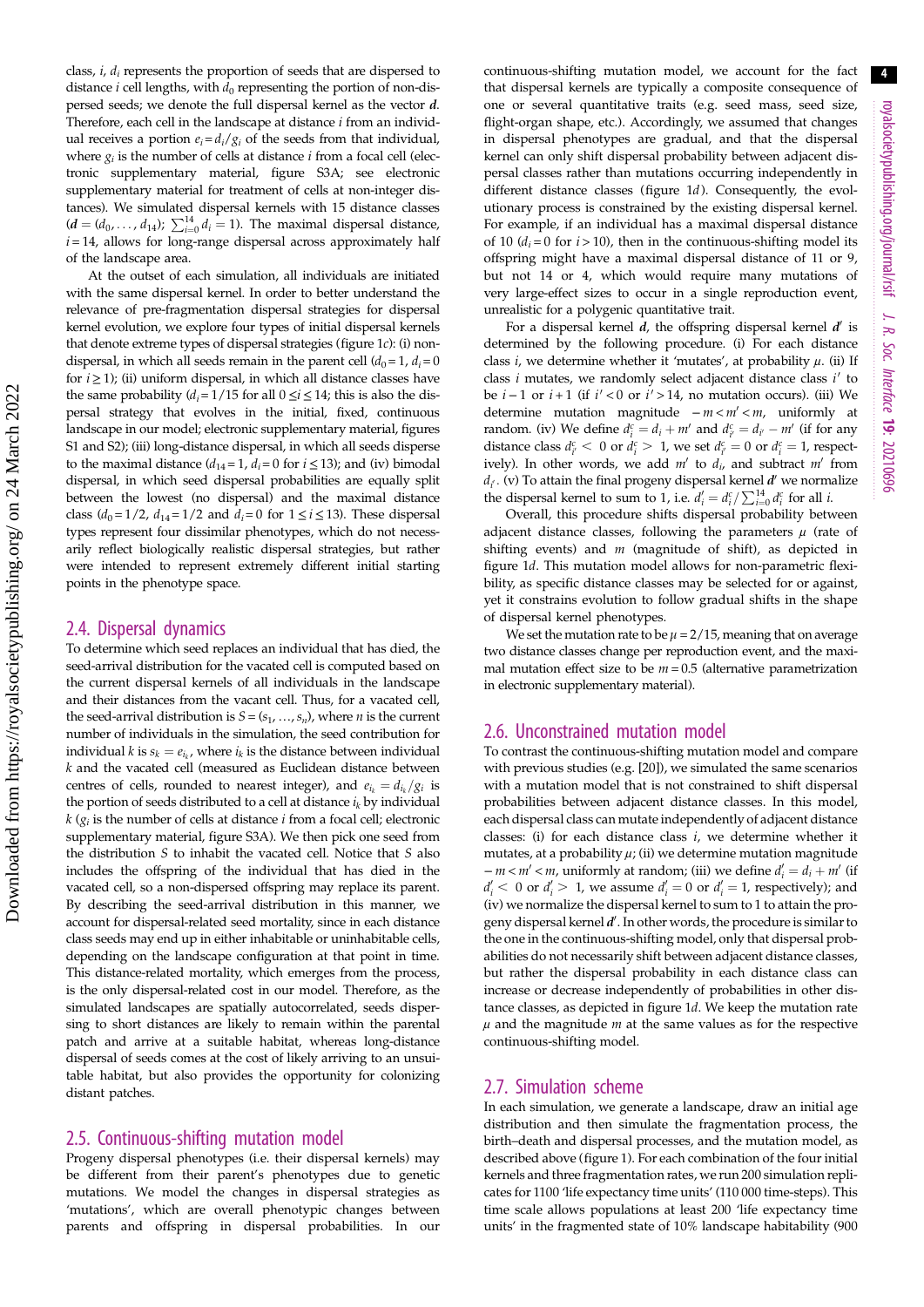<span id="page-4-0"></span>

Figure 2. Evolutionary trajectories of mean non-dispersed seeds ( $d_0$ ) and mean seed mortality, with the continuous-shifting model. Mean  $d_0$  and mortality across the population are averaged over 200 simulation replicates.  $(a,d)$  Slow fragmentation;  $(b,e)$  Intermediate-rate fragmentation;  $(c,f)$  Rapid fragmentation. Different initial pre-fragmentation dispersal strategies are shown in different colours. The thick dashed black lines delineate the end of the fragmentation process (10% inhabitable cells), and the thin grey dotted lines delineate 200 life-expectancies in the fragmented landscape.

'life expectancy time units' for the slow fragmentation process plus 200 additional time units). During the simulation, we record in each time-step the mean dispersal kernel, by averaging for each distance class  $i$  the dispersal proportions  $d_i$  over all individuals living at that time. We also document the mean dispersal-related mortality at each time-step, defined as the proportion of the seeds that are dispersed to uninhabitable cells averaged across all individuals living at that time.

To coherently interpret the results, we also conducted several control simulations. To determine the effect of landscape fragmentation, we simulated the dynamics in (i) an identical manner as presented above, except that there is no fragmentation process (i.e. the landscape remains entirely inhabitable) and (ii) fragmentation is instantaneous, not gradual (electronic supplementary material). We also conduct corresponding simulations for all scenarios with the constrained mutation model, to evaluate the evolutionary impact of incorporating the continuous-shifting mutation model.

## 3. Results

When modelling evolution as a continuous-shifting process in phenotype space, we observe long-term transient dispersal phenotypes that extend throughout and after the fragmentation process, which are dependent on initial pre-fragmentation phenotypes (figure 2). Considering a population going through a fragmentation process and then inhabiting a fragmented landscape of 10% habitability for 200 life-expectancies (dotted lines in figure 2), we observe that with rapid and intermediate fragmentation rates, the transient states result in dispersal phenotypes that are still relatively similar to the initial prefragmentation phenotypes [\(figure 3](#page-5-0)a–h). However, for slow fragmentation rates, 200 life-expectancies following the fragmentation process short-distance dispersal kernels evolve regardless of initial conditions (figure  $3i-1$ ), with less than 0.21 probability of dispersal to distance above 7  $\left( \sum_{i>7} d_i \leq 0.21 \right)$  for all initial conditions). The transient states persist for long periods after the fragmentation process has halted, and evolutionary trajectories eventually converge to a fragmentation-adapted population-averaged dispersal kernel in which the proportion of non-dispersers is approximately  $d_0 = 0.3$ , and seed mortality rates are around 0.5 (figure 2). These mortality rates represent the trade-off between dispersal to non-habitable cells and the opportunities of colonizing other patches in the fragmented landscape through longer range dispersal, and are different for different landscape characteristics (electronic supplementary material, figures S10–S13). Variation among simulation replicates was mostly of similar magnitude for different initial conditions, although slightly larger with initially bimodal dispersal (electronic supplementary material, figure S16).

The long-term transient states that were observed for rapid and intermediate fragmentation rates when modelling evolution of dispersal as a continuous shift in phenotype space (figures 2 and [3](#page-5-0)) were not observed when modelling evolution using the unconstrained mutation model ([figure 4\)](#page-5-0). With this evolutionary model, rapid convergence to a fragmentationadapted phenotype is reached, irrespective of the fragmentation rate or the initial pre-fragmentation dispersal phenotypes ([figure 4\)](#page-5-0).

From the four initial dispersal phenotypes we simulated, the phenotype most resembling the evolved short-distance fragmentation-adapted dispersal phenotype is the initial nodispersal phenotype (green in figures  $1c$  and  $3$ ), and the most different is the long-distance dispersal (red in figures [1](#page-2-0)c and [3\)](#page-5-0), in terms of the proportion of dispersal concentrated on shortdistance classes. Accordingly, the dispersal kernels that evolved (measured 200 life-expectancies after cessation of the fragmentation process) were most similar to the fragmentation-adapted phenotype with initial no-dispersal, and least similar to initial long-range dispersal phenotypes (green and red in [figure 3\)](#page-5-0). The distance in phenotype space between the initial phenotype and the fragmentation-adapted phenotype also correlated with the extent and length of the temporal transient states, with initial long-range dispersal resulting in particularly divergent and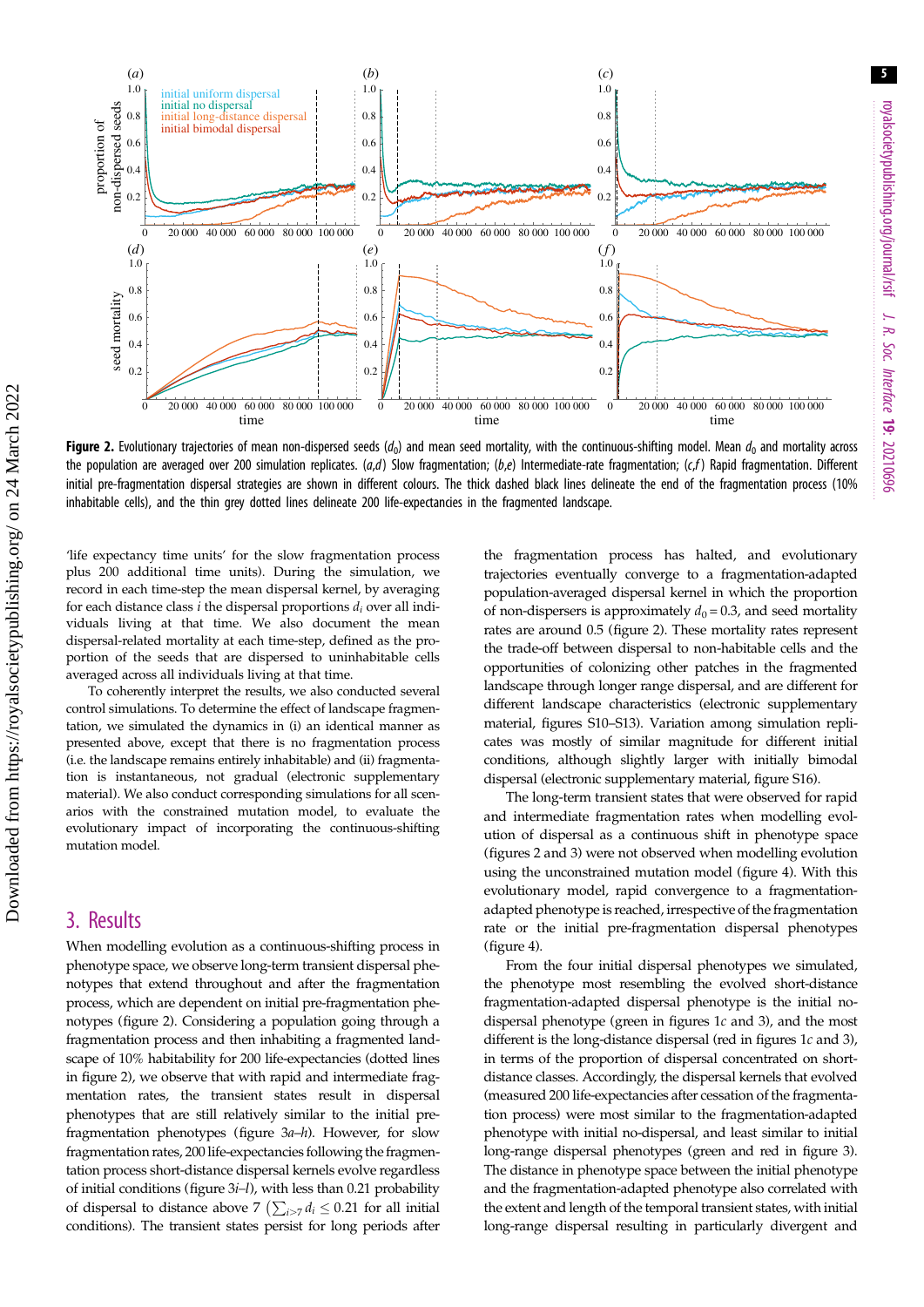<span id="page-5-0"></span>

Figure 3. Evolved dispersal kernels following 200 life-expectancies in the fragmented state. The panels show the mean dispersal kernel across the population corresponding to the times denoted by dotted lines in [figure 2](#page-4-0), for each fragmentation rate and initial dispersal kernel. With rapid  $(a-d)$  and intermediate  $(e-h)$  fragmentation rates, the evolved dispersal kernels after 200 life-expectancies are different for different initial dispersal phenotypes and are relatively similar to the initial dispersal kernels. With slow fragmentation  $(i-1)$ , the dispersal kernels evolve to a similar short-distance dispersal strategy irrespective of the initial pre-fragmentation dispersal kernel.



Figure 4. Evolutionary trajectories of non-dispersed seeds and seed mortality with the unconstrained model. The figure corresponds to [figure 2](#page-4-0), but with the unconstrained mutation model rather than the continuous-shifting mutation models. The thick dashed black lines delineate the end of the fragmentation process (10% inhabitable cells), and the thin grey dotted lines delineate 200 life-expectancies in the fragmented landscape.

long-lasting transient states (green and red curves in [figure 2](#page-4-0)). With the two initial phenotypes with 'intermediate' distance in phenotype space to the fragmentation-adapted phenotype, uniform and bimodal dispersal kernels, the transient states are also intermediate in terms of their length and extent (blue and yellow in figures [2](#page-4-0) and 3).

Downloaded from https://royalsocietypublishing.org/ on 24 March 2022

Downloaded from https://royalsocietypublishing.org/ on 24 March 2022

The dependency of the transient states on initial dispersal phenotypes and fragmentation rates remained with different parametrization of the model, but these states were longer and more divergent with low mutation rates than with high mutation rates (figures [2](#page-4-0) and 3 compared to electronic supplementary material, figures S6–S9). They were also longer and more divergent with more landscape patchiness (figures [2](#page-4-0) and 3 compared to electronic supplementary material, figures S10–S13) and were less pronounced when the final fragmented landscape was more habitable (figures [2](#page-4-0) and 3 compared to electronic supplementary material, figures S14 and S15).

Control simulations of evolution in a fully habitable landscape demonstrated that the evolved averaged dispersal phenotypes across the population are fairly uniform (electronic supplementary material, figure S1), as expected with a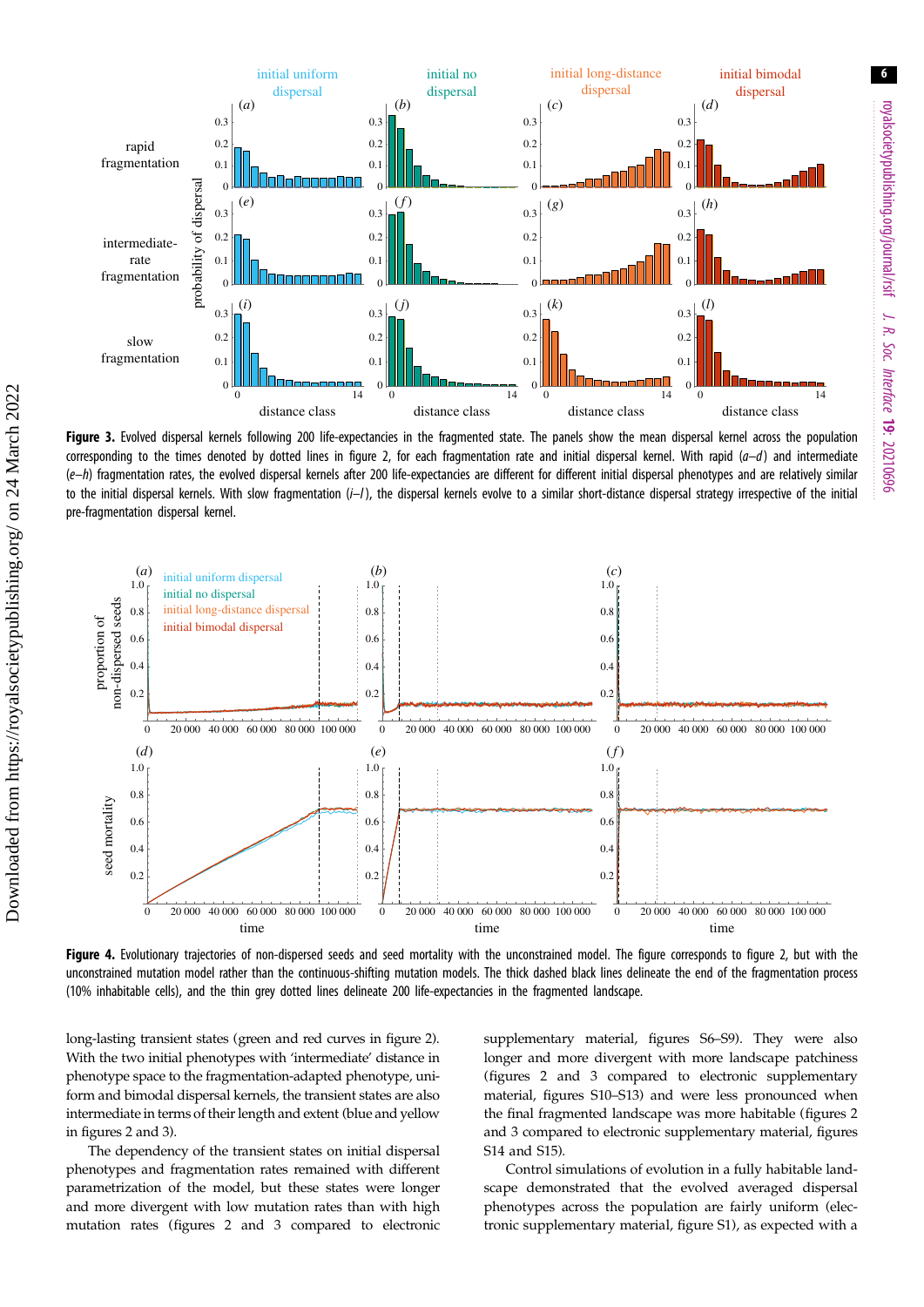population experiencing only random drift without selection (no mortality). However, biases for specific distance were observed, which we attribute to the discretization of space in our model (electronic supplementary material, figure S3). These biases, therefore, do not represent biologically meaningful biases, but rather are a result of discretization of space. The distance class specific biases are not observed in the simulations with fragmentation, and their effect seems secondary to actual selection processes on dispersal in our simulations. Control simulations with instantaneous fragmentation (electronic supplementary material, figures S4 and S5) generate results very similar to those seen with rapid fragmentation (figures  $2c$ , f and  $3a-d$ ).

## 4. Discussion

The environmental crisis that accompanies human-induced climate change, habitat loss and habitat fragmentation introduces urgency to our attempts to monitor, predict and potentially mitigate the undesired changes to the distribution of species on Earth. As part of these efforts, we are experiencing a dramatic increase in research efforts aimed at documenting, modelling and improving our understanding of eco-evolutionary dynamics in fragmented landscapes, with the research of dispersal playing a pivotal role in those efforts [[4,5,](#page-7-0)[32](#page-8-0)–[34\]](#page-8-0). It has long been recognized that the ability of species to persist in fragmented landscapes is tightly linked to life-history traits, especially those related to dispersal abilities [\[35,36](#page-8-0)]. Here, we expand on previous modelling efforts [[20,22,37,38\]](#page-8-0) by incorporating evolutionary dynamics suited to modelling dispersal phenotypes governed by polygenic genetic architectures, as well as a dynamic fragmentation of the landscape. Our model is, obviously, just an abstraction of the complexity of the natural system, but it adds to our knowledge by highlighting the implications of some simplifying assumptions that are commonly made by previous models. Specifically, our results demonstrate that (i) the ability for timely adaptation to fragmentation depends on the characteristics of the fragmented landscape, as well as on historical pre-fragmentation characteristics of the population and the dynamics of the deterioration of the landscape, and (ii) modelling evolution as a process where shapes of dispersal kernels are restricted to shift continuously in phenotype space is important when studying evolutionary responses to fragmentation in species where dispersal phenotypes have underlying polygenic architecture.

The temporal extent of the transient states we observe, as well as the divergence of evolutionary trajectories in these states, depends on the initial conditions of the population. The transient states last longer for initial dispersal kernels with more weight in longer distances than for other initial dispersal kernels. This is because, in a highly fragmented landscape, a high probability for short-distance dispersal is important to avoid high-seed mortality (electronic supplementary material, figure S17), and because the transient states are more pronounced the further away the initial dispersal phenotype is from the fragmentation-adapted shortdistance phenotype (e.g. comparing green and red results in figures [2](#page-4-0) and [3\)](#page-5-0). This implies that species with historical long-distance dispersal strategies could experience particularly long transient states as they adapt to fragmentation if their dispersal phenotypes are determined by quantitative traits. We modelled four simple initial dispersal kernels but,

of course, there are many different dispersal phenotypes in nature. In many species, dispersal kernels are unimodal with a short-distance peak [\[39](#page-8-0)]. However, bimodal and even multimodal dispersal kernels are typical of other species, such as wind-dispersed plants with seed dimorphism (e.g. Crepis sancta [[40\]](#page-8-0)) or plants dispersed by multiple seed-dispersing animals (e.g. [[41,42](#page-8-0)]). Other species, such as many orchids, have a strong tendency for long-distance dispersal, which at least within a substantial range, has an approximately uniform dispersal kernel (e.g. [\[43\]](#page-8-0)).

There are at least two different mechanisms that can generate long-term transient states which depend on prefragmentation dispersal phenotypes and fragmentation rates: (i) evolutionary time needed to cover the phenotypic space distance between initial phenotype and the fragmentationadapted phenotype and (ii) the dynamics of fragmentation generating stages in which evolutionary transition between particular phenotypes is difficult; for example, transition from long-distance dispersal phenotypes to short-distance dispersal phenotypes requires an intermediate dispersal phenotype in our continuous-shifting model (at least for some part of the dispersal kernel), but intermediate dispersal phenotypes may be particularly unfit in patchy habitats with typical inter-patch distances (which change as fragmentation progresses). These two mechanisms are difficult to tease apart, because both contribute to reduced evolutionary responses in a similar manner in our simulations.

The model parameters we used were not necessarily designed to reflect any real-world system, but we can consider the results from the perspectives of two hypothetical cases: a short-lived plant with life expectancy of 1 year and a longlived tree with life expectancy of 100 years. Under our parametrization of the model, for the short-lived plant, rapid fragmentation occurs over 9 years, and slow fragmentation occurs over 900 years. For the tree, rapid fragmentation occurs over 900 years and slow fragmentation over 90 000 years. Therefore, in our example, we can estimate that for anthropogenic fragmentation processes with timescales of a few decades to a couple of hundred years, adaptive evolution of dispersal for short-lived plants is relatively unconstrained and will not be affected by the pre-fragmentation dispersal strategies of the population. In fact, short-lived plants have been shown to evolve reduced dispersal in response to fragmentation or isolation within a few generations [\[44,45](#page-8-0)]. On the other hand, we demonstrate that the evolution of dispersal in long-living species, such as trees, is limited under rapid and intermediate fragmentation, and therefore for these organisms the ability to adequately adapt to anthropogenic fragmentation would strongly depend on the initial pre-fragmentation dispersal strategy of the species, with historically long-range dispersing species most likely faring the worst. For fragmentation processes occurring over a few decades or years, even the short-lived plants' dispersal strategies may be subject to the evolutionary constraints we describe here. Of course, in order to estimate more realistically the timescale that generates limits to adaptation for any specific system, explicit parametrization of the landscape, demography, fragmentation, and mutation models would be required.

Our continuous-shifting model of the underlying genetics of dispersal traits is simplistic and implicit, with haploid individuals and no interaction between genotypes and environments. However, it captures an important aspect of dispersal evolution. It is important to consider this aspect for dispersal phenotypes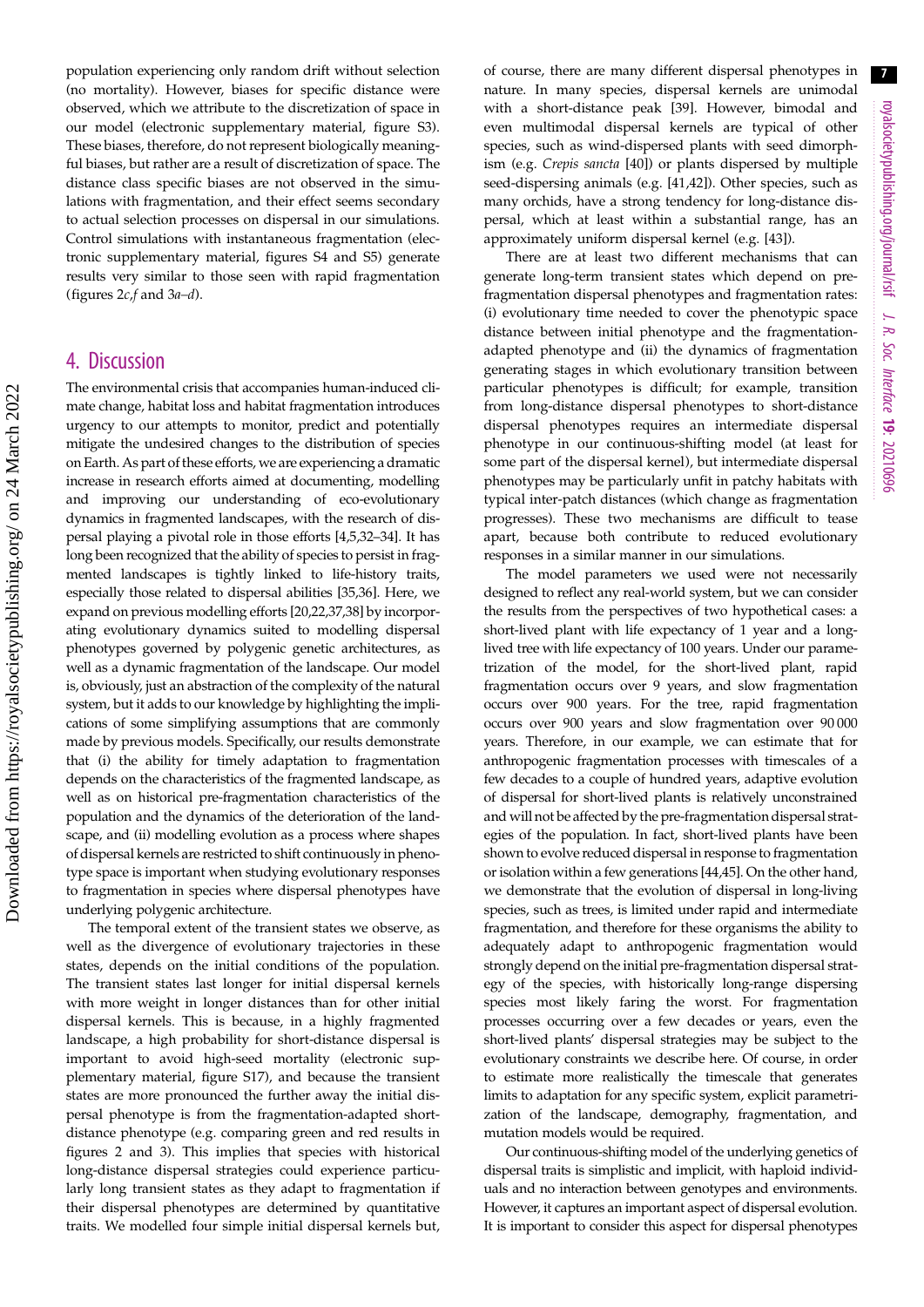<span id="page-7-0"></span>that are likely determined by traits such as mass or length, which are most often polygenic. Specifically, for traits in which phenotype space is explored continuously, the evolution of novel distance classes that require trait values significantly different from those which exist in the population would require that the intermediate trait values could be sustained in the population for some time during fragmentation.With rapid fragmentation and polygenic-trait dispersal, this condition is not always met, as demonstrated by the long transient states in [figure 2](#page-4-0)c,f compared to their absence in [figure 3](#page-5-0)c,f and [figure 2](#page-4-0)a,b,d,e.

One possible limitation to our model is that the effective number of mutations may depend on the shape of the dispersal kernel, because kernels with stretches of zeros could have 'synonymous' mutations (a mutation at a distance class with  $d_i$ =0 and adjacent to distance class  $d_{i'} = 0$  would not affect the dispersal kernel). Therefore, the mutational input is lower with no-dispersal or long-distance dispersal compared to a mutational input in a uniform dispersal kernel. This behaviour may not necessarily reflect the mutational inputs of real dispersal kernels (i.e. an organism with seeds dispersing to many distance classes may not necessarily be able to evolutionarily explore nearby phenotypes faster than organisms with seeds dispersing to a single distance class). However, the similarity in behaviours of the initial uniform dispersal and the initial bimodal dispersal simulations (blue and yellow curves in [figure 2](#page-4-0), respectively), which differ substantially in the stretches of zeros in their kernels, suggests that the bias in mutational inputs does not play a major role in our results.

Anthropogenic fragmentation is a particularly rapid form of habitat fragmentation, with the dynamic nature of the process playing a crucial role in determining the outcomes. Given climate change and the current rate of human-induced fragmentation, outlining possibilities for rapid adaptation in general and for rapid changes in dispersal traits in particular has received increasing attention with the realizations that such adaptations will be crucial in the ability of organisms to persist in a rapidly changing world [5[,46,47](#page-8-0)]. Nevertheless, most models of the evolution of dispersal under fragmentation have, so far, focused on equilibria in fragmented static landscapes [[27](#page-8-0)], with evolution beginning, progressing and terminating in a static landscape (but see [[38\]](#page-8-0)). By and large, modelling efforts concerning the evolution of dispersal kernels predict the evolution of shorter distance dispersal with a decrease in the amount and an increase in the spatial autocorrelation of suitable habitat [\[25\]](#page-8-0). This general notion is common to analytical models, as well as to simulation models that use semimechanistic [\[46,48](#page-8-0)], parametric [\[17\]](#page-8-0) or distribution-free [[20,22\]](#page-8-0)

depictions of the evolving dispersal kernel. Our model generates qualitatively similar results in terms of eventual evolutionary response to fragmentation [\(figure 3](#page-5-0); electronic supplementary material, figures S10–S15); the main contribution of our modelling effort is in demonstrating that such adaptive solutions may not come easy or fast in scenarios that are likely to be common in the Anthropocene.

There are still significant gaps in our understanding, however, of the mechanisms and trajectories by which dispersal strategies may evolve, the dependence of dispersal evolution on pre-existing phenotypes, the extent to which they rely on genetic or non-genetic mechanisms [\[47\]](#page-8-0), and the extent to which they are adaptive. Some of these gaps can be addressed by investigating how dispersal strategies evolve under changing spatial contexts. One study, for example, investigated the case where dispersal strategies that evolve during an early phase of population range expansion become less adaptive at later phases when the spatial context changes, leaving populations entrapped in the range expansion front [[37](#page-8-0)]. Lack of congruency between dispersal strategies, as predicted by current spatial context, and actual adaptation for dispersal have also been empirically demonstrated in range-margin populations [\[49](#page-8-0)]. In our model of dynamic fragmentation, the spatial context continuously changes in situ, thus generating dynamic selective pressures on dispersal phenotypes. In both population range expansion and dynamic fragmentation, investigations that are based on the assumption of steady states may be missing crucial evolutionary limitations and important longterm transient states. In order to understand the consequences of fragmentation on species, there is a need to consider not only the current ecological circumstances of fragmented populations, but also the pre-fragmentation and evolutionary details affecting dispersal strategies, as well as the historical characteristics of the process that has led to the fragmented landscape.

Data accessibility. The code for all simulations in this paper can be found at github.com/GiliG/Dispersal\_Kernel\_Evolution.

Authors' contributions. G.G.: conceptualization, formal analysis, investigation, software, visualization, writing—original draft and writing—review and editing; E.D.: formal analysis, investigation and writing—review and editing; I.G.: conceptualization, funding acquisition, investigation, supervision, writing—original draft and writing—review and editing.

All authors gave final approval for publication and agreed to be held accountable for the work performed therein.

Competing interests. We declare we have no competing interests.

Funding. This work was funded by Israel Science Foundation grant nos. 834/15 and 2684/20 awarded to I.G.

Acknowledgements. We would like to thank Niv DeMalach and Burt Kotler for helpful comments.

### **References**

- 1. Fahrig L. 2003 Effects of habitat fragmentation on biodiversity. Annu. Rev. Ecol. Evol. Syst. 34, 487-515. [\(doi:10.1146/annurev.ecolsys.34.011802.132419\)](http://dx.doi.org/10.1146/annurev.ecolsys.34.011802.132419)
- 2. Fischer J, Lindenmayer DB. 2007 Landscape modification and habitat fragmentation: a synthesis. Glob. Ecol. Biogeogr. 15, 55–66.
- 3. Haddad NM et al. 2015 Habitat fragmentation and its lasting impact on Earth's ecosystems. Sci. Adv. 1, e1500052. ([doi:10.1126/sciadv.1500052](http://dx.doi.org/10.1126/sciadv.1500052))
- 4. Cheptou PO, Hargreaves AL, Bonte D, Jacquemyn H. 2017 Adaptation to fragmentation: evolutionary dynamics driven by human influences. Phil. Trans. R. Soc. B 372, 20160037. [\(doi:10.1098/rstb.](http://dx.doi.org/10.1098/rstb.2016.0037) [2016.0037\)](http://dx.doi.org/10.1098/rstb.2016.0037)
- 5. Legrand D, Cote J, Fronhofer EA, Holt RD, Ronce O, Schtickzelle N, Travis JMJ, Clobert J. 2017 Ecoevolutionary dynamics in fragmented landscapes. Ecography 40, 9–25. [\(doi:10.1111/ecog.02537](http://dx.doi.org/10.1111/ecog.02537))
- 6. Saunders DA, Hobbs RJ, Margules CR. 1991 Biological consequences of ecosystem fragmentation: a review. Conserv. Biol. 5, 18–32. ([doi:10.1111/j.1523-1739.1991.tb00384.x\)](http://dx.doi.org/10.1111/j.1523-1739.1991.tb00384.x)
- 7. Bonte D, Hovestadt T, Poethke HJ. 2010 Evolution of dispersal polymorphism and local adaptation of dispersal distance in spatially structured landscapes. Oikos 119, 560–566. [\(doi:10.1111/j.1600-0706.](http://dx.doi.org/10.1111/j.1600-0706.2009.17943.x) [2009.17943.x](http://dx.doi.org/10.1111/j.1600-0706.2009.17943.x))